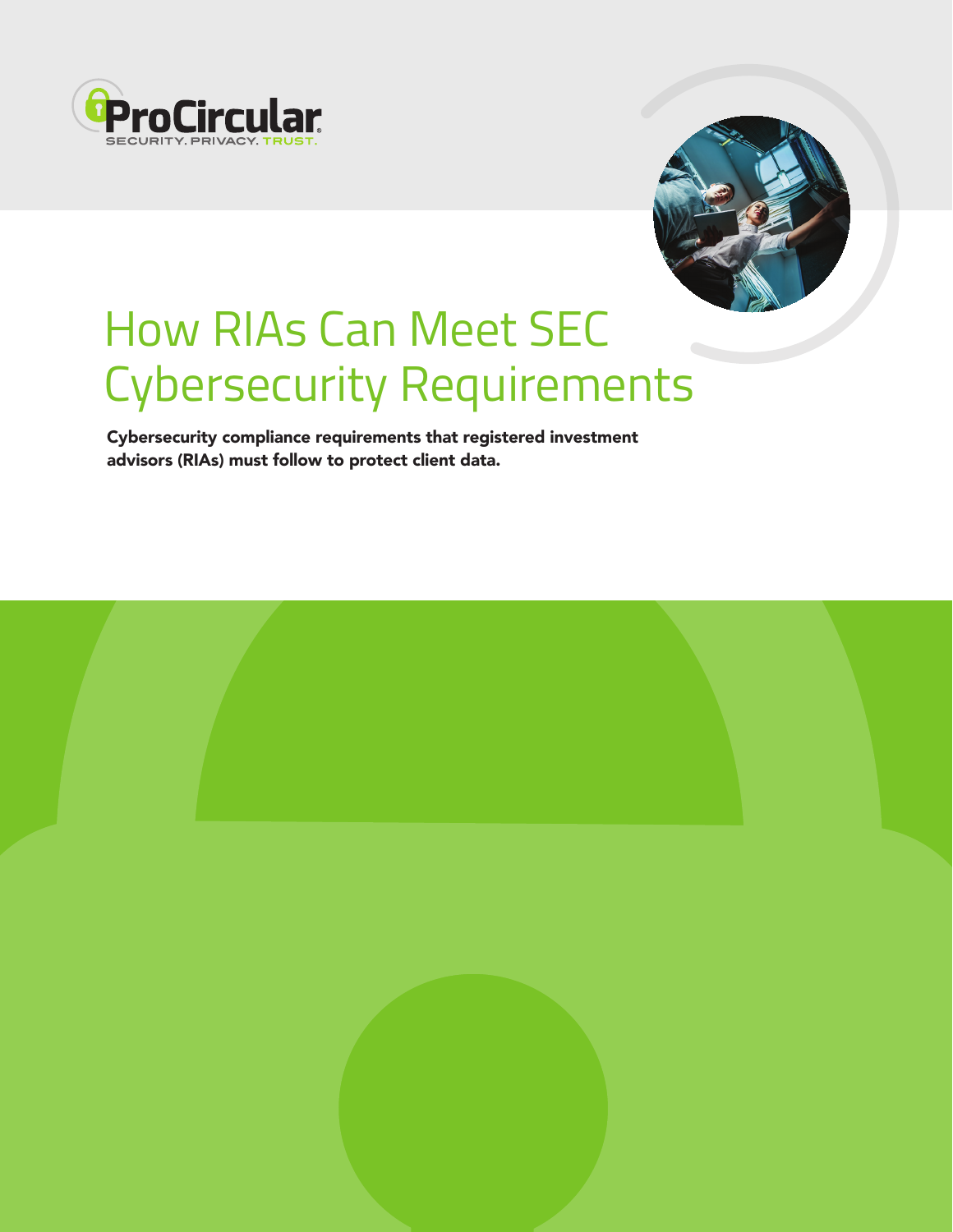**Whether you're with a large advisory firm or are a sole proprietor, financial and investment advisors in Iowa are now responsible for more than providing guidance and advice. In the shift to moving data and systems online, you now face information-security risks. As a result, the U.S. Securities and Exchange Commission (SEC) has created cybersecurity compliance requirements that registered investment advisors (RIAs) must follow to protect client data.** 

It's possible that your firm – regardless of size – could be audited by the SEC for compliance with these requirements. If this happens, they'll be looking for signs of established policies, appropriate roles, assessment of potential vulnerabilities, correction of possible security flaws, and creation of response plans in case a cybersecurity incident were to occur.

Conducted in late 2016, a TD Ameritrade survey involving 1,000+ financial/investment advisors revealed that only 18% are "very confident" they could pass a cybersecurity exam conducted by the SEC's Office of Compliance Inspections and Examinations.

Your clients trust you with very important, private information. It's your responsibility to keep it safe, and out of the hands of unauthorized users. Are you doing everything you can to safeguard their private information?

## **Why Cybersecurity Matters**

Depending on the scope, a breach could be overwhelming to a financial/investment advisory firm. And it could happen in many different ways:

- Phishing, where an unknown source encourages an employee or client to download an unsafe attachment or click on an unsafe link
- Unauthorized access to web portals that combine client data (such as bank, credit card, retirement, and investment account information)
- An unencrypted email sent from an advisor to a client (or vice versa) containing sensitive information that is intercepted

Although they may not be asking specific questions yet, it won't be long before potential clients (and existing customers) start asking how you'll protect their data. This conversation should be part of onboarding new clients – and reviewed regularly with established customers.







PAGE 2 of 5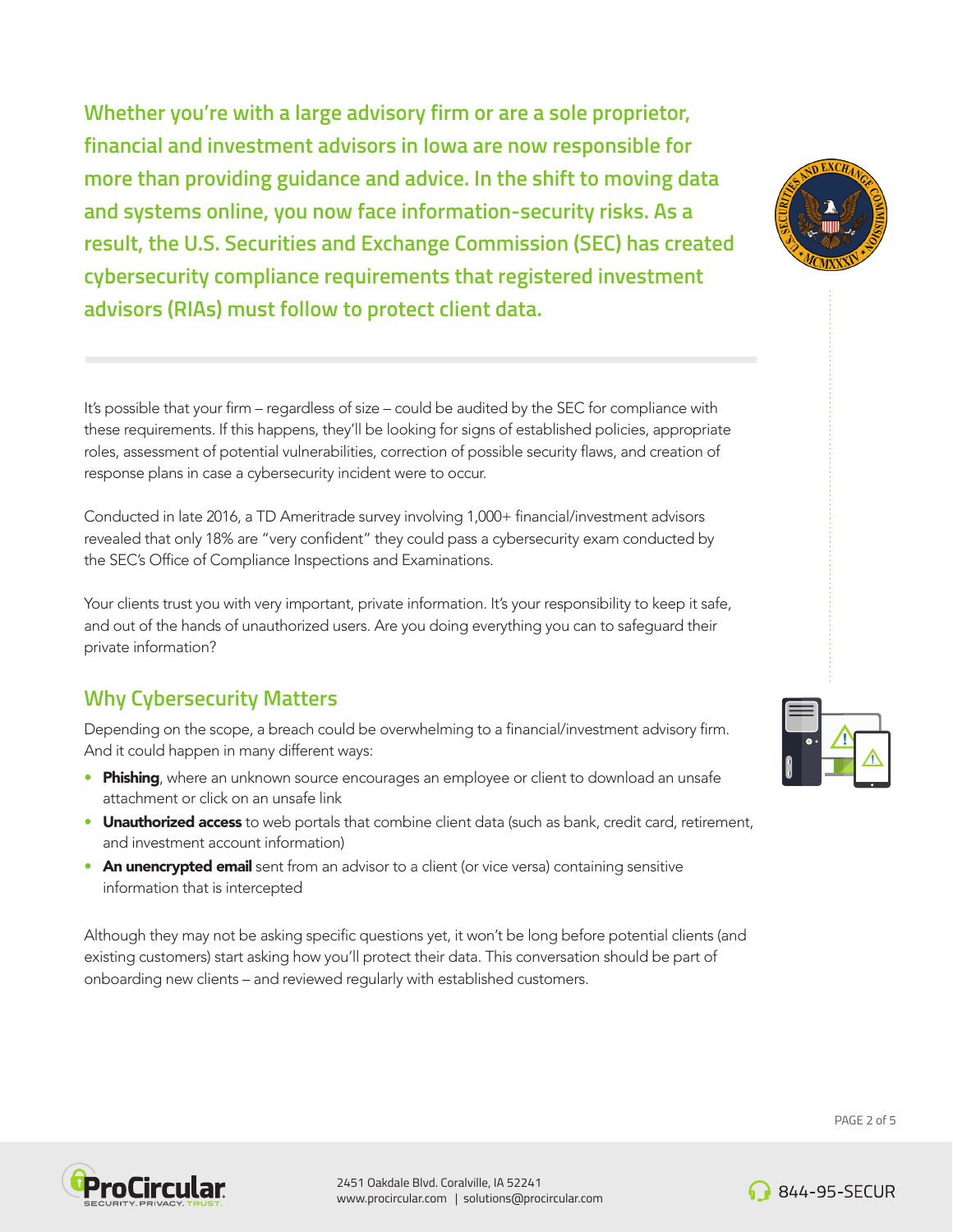If data is compromised, your client's first reaction may be to terminate the relationship. That reaction can be avoided when you have a plan and the appropriate resources in place to mitigate and recover from a breach. Taking preventative and preparatory steps ahead of time can also improve the likelihood of collecting on your insurance policy if you are hacked.

Here, we've summarized the six areas that the SEC cybersecurity requirements focus on – and what you should be doing to comply. Seem overwhelming? Don't worry – you can handle it! Keep reading to the end, and we'll show you how.

# **1. Regular Cybersecurity Risk Assessments**

Assess the following on a regular basis:

- Cybersecurity policies and procedures for handling customer information
- Potential internal and external cybersecurity threats
- Security controls and processes, including penetration testing and vulnerability assessments
- Plans for next steps after a breach

A good way to document these assessments is to include them in board minutes or meeting agendas —that will serve as proof that you're regularly examining your cybersecurity status and discussing risks and incident response and planning. This is also a good place to document the results of penetration testing and vulnerability assessments, as well as the actions taken to correct issues that are uncovered.

## **2. Access Control**

Who can access your client files, data, and records? Individual employee access privileges must be determined and maintained. (For example: Does your receptionist or HR director really need full access to all customer information?) Any time there is a personnel or system change, these access privileges should be revisited.

According to the SEC, you must have basic controls, policies, and procedures in place to prevent unauthorized personnel and third parties from accessing data and devices. Controls can include things like multifactor authentication, user-credentials management and authorization, firewalls and other perimeter defenses, and tiered employee access to sensitive information.

There should be policies and procedures in place regarding login attempts and failures, lockouts, and unlocks/resets, including how often systems are reviewed to check for failed and unauthorized login attempts (signaling potential trouble). There should also be guidelines to follow about how and when system notifications are shared with customers and employees.

Simple solutions that include two-factor authentication can be used to greatly improve your situation as well. While there may be a week-long struggle to get everyone familiar with how to make it work, once it's in place, access will be locked down significantly.

Typical in most office environments, BYOD (bring your own device) has permeated financial advisor workplaces. Make sure you have basic procedures in place detailing if and when personal devices can be used to access company/customer data, and document how those devices will be secured. The capability to monitor, track, and deactivate should be possible with company-issued devices; common systems like Office365 have made this much easier than in years past.







PAGE 3 of 5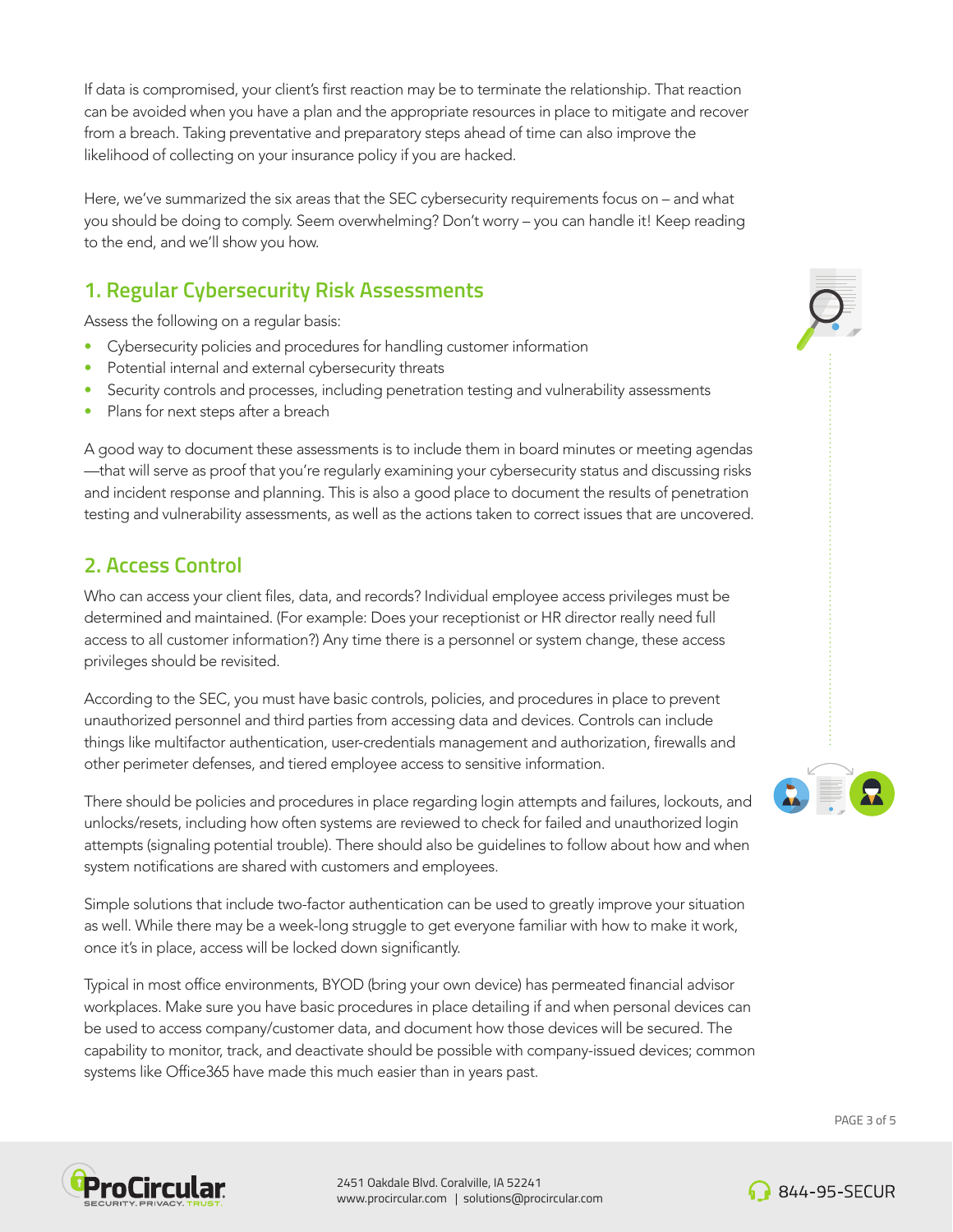#### **3. Data Loss**

Systems and tools should be in place to prevent, detect, and monitor the loss of client data, as well as policies and procedures related to monitoring external distribution of sensitive information (through email, U.S. mail, document-transfer tools, etc.). Software that can monitor technology systems for unauthorized intrusions, data loss, or other unusual events is available.

When thinking about data loss prevention, you should be able to answer questions like:

- How are you controlling content transferred outside your firm (whether through employees or through third parties)?
- How do you verify the authenticity of a request to transfer customer funds?
- Are you using data encryption to communicate personal information?
- Are you restricting the use of transportable storage media (such as flash drives)?
- Are methods in place to make sure that software and applications are frequently updated, and security patches are installed?
- What process do you follow to dispose of records with private information once you no longer need them?
- What are the plans for data backup (and retrieval in case of data loss)?

## **4. Vendor Management**

Just as important as the cybersecurity practices you follow are the cybersecurity practices that *your third-party vendors follow*—especially the vendors who have access to your clients' sensitive information. Make sure proper access controls are in place regarding vendor access to your network, software, and/or data.

#### **5. Training**

Employees may unknowingly be putting your firm's data at risk. Something as simple as losing a smartphone or downloading an attachment from an unknown source can open the door to trouble. Proper training, however, can turn your employees into a great first line of defense. Teach them how and when to alert appropriate parties about suspicious activity, and make sure they follow protocol when accessing and transferring client data.

Provide regular education about data security and risks. This training should be documented – including who participated, what they learned, and when/where the training occurred – and available for employees to review at any time.

Offering client and third-party vendor training may be a good idea, too, to help remind customers and partners why it's important to follow appropriate guidelines when creating passwords, sharing login information, reporting unauthorized transactions, etc.







2451 Oakdale Blvd. Coralville, IA 52241 www.procircular.com | solutions@procircular.com



**844-95-SECUR**